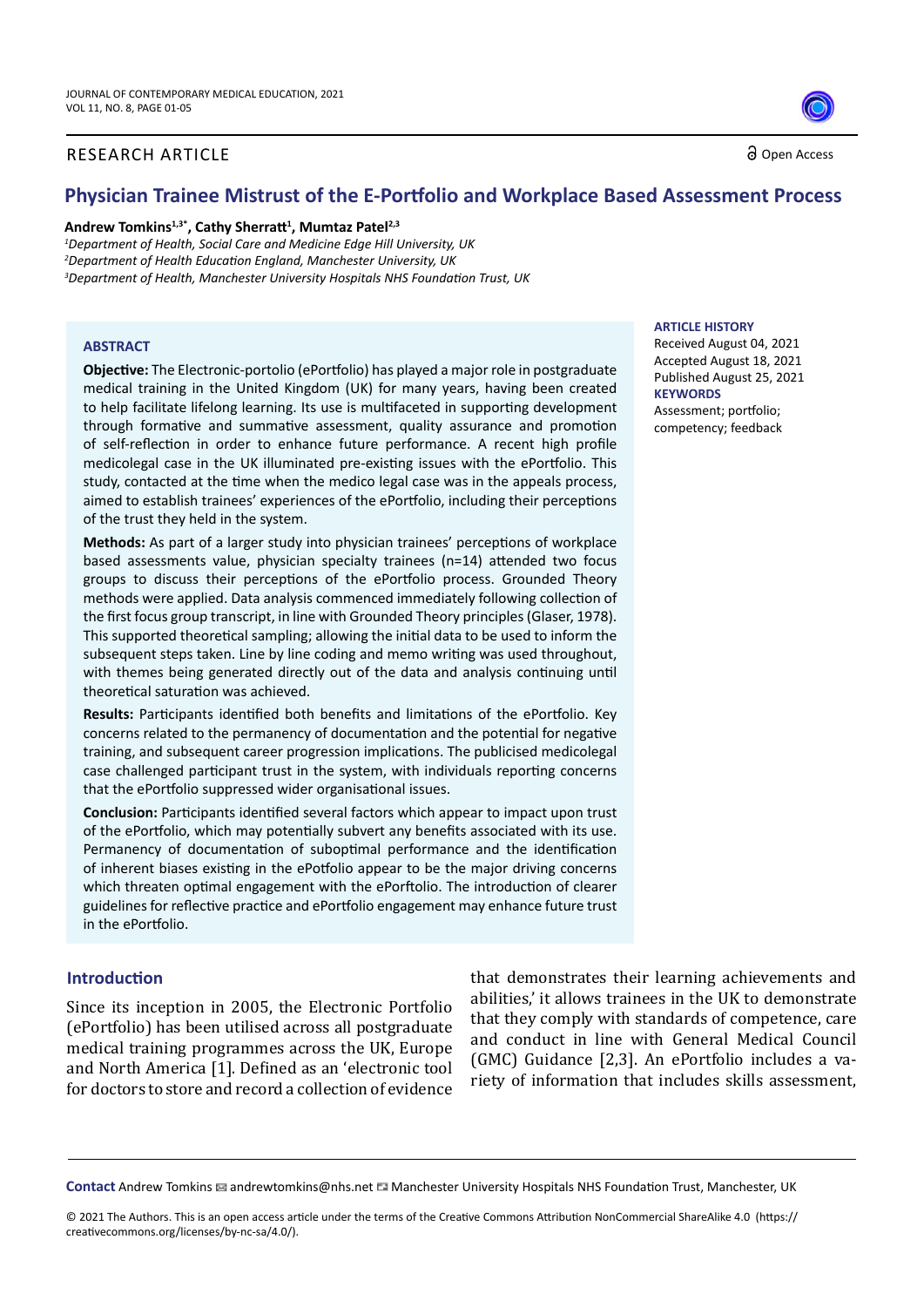involvement in presentations and audit and reflective practice [1]. In 2018, UK national guidelines were published in order to support postgraduate trainees in reflective process and engagement with the ePortfolio [4]. Their release was prompted following growing concerns of repercussions of ePortfolio documentation, due to a highly publicised UK medico legal case involving a paediatrics trainee [5]. She was initially convicted for gross negligence manslaughter following the death of a six year old boy in hospital. Whilst the decision to remove the doctor from the GMC register was overturned, there was widespread misreporting that the doctor's ePortfolio reflections were used as evidence against her. A statement released by the GMC dispelled this; however the doctor's reflections had been seen by expert witnesses involved in providing evidence in the case.

Previous research specifically exploring trainee trust of the ePortfolio process has focused on General Practice trainees who have different ePortfolio requirements to physician trainees [6]. In this study, we aimed to address the paucity of research which exists into factors which impact upon physician trainee engagement with their ePortfolio. It was conducted at a time when the medico legal case was in the appeals process, prior to the release of specific reflective practice guidance.

#### **Methods**

As part of a dual phase mixed methods study into trainees' perceptions of workplace based assessments (WPBA), two focus groups were conducted with fourteen higher specialty trainees across Genitourinary, Endocrinology and Geriatrics medical specialities in a training region in North West England. Appropriate Ethical and Research Governance approval was granted (Health Education England Research Governance approval; dated 11th May 2017 and Edge Hill University Research Ethics approval; reference FOHS200; dated 21 March 2018). In phase one we conducted an online, anonymous questionnaire involving 25 respondents; which is reported previously [7]. Participants were selected as they had experience both of engaging with the ePortfolio for several years and completion of assessments for other colleagues. We utilised purposive sampling. Participants were contacted two weeks prior to the focus groups, via email (which included a Participant Information Sheet and consent form) and focus groups were conducted following regional specialty training in May 2018. Participants could withdraw consent at any stage. Grounded Theory methods were applied, thus allowing themes to be generated through analysing the data [8]. Audio recording devices were used during the focus groups and data was transcribed verbatim, with data analysis occurring simultaneously with data collection. Line by line coding and memo writing was used until theoretical saturation was reached. Preliminary analysis was undertaken by the lead researcher (AT), with all members of the research team reviewing, discussing and agreeing the coding, and with consensus achieved regarding ultimate themes that were generated.

## **Results**

Participants reported a heightened mistrust of the ePortfolio and reflective process since the high profile medicolegal case. This related to concerns of permanency of documentation and the potential for this to negatively impact upon career progression and the identification of inherent biases present in the assessment process. Illustrative quotations are presented throughout the text. Table 1 summarizes key themes and subthemes.

**Table 1.** Key themes, subthemes and participant recommendations

| <b>Theme</b>                                                                  | <b>Subthemes</b>                                                                      | Participant suggestion for<br>improvement                                                                                |
|-------------------------------------------------------------------------------|---------------------------------------------------------------------------------------|--------------------------------------------------------------------------------------------------------------------------|
| Concerns of documentation<br>permanency and negative training<br>implications | Tension between utilising<br>ePortfolio maximally and fear of<br>adverse consequences | Clearer Guidelines on how best<br>to reflect and what information<br>should be omitted and included in<br>the ePorfolio. |
|                                                                               | Difficulty in provision of peer<br>feedback                                           |                                                                                                                          |
|                                                                               | Limitation of reflection as a<br>training tool if cannot be used<br>honestly          | Improved anonymity provided for<br>multi-rater assessments                                                               |
|                                                                               | <b>Experiences of confidentiality</b><br>breaches                                     |                                                                                                                          |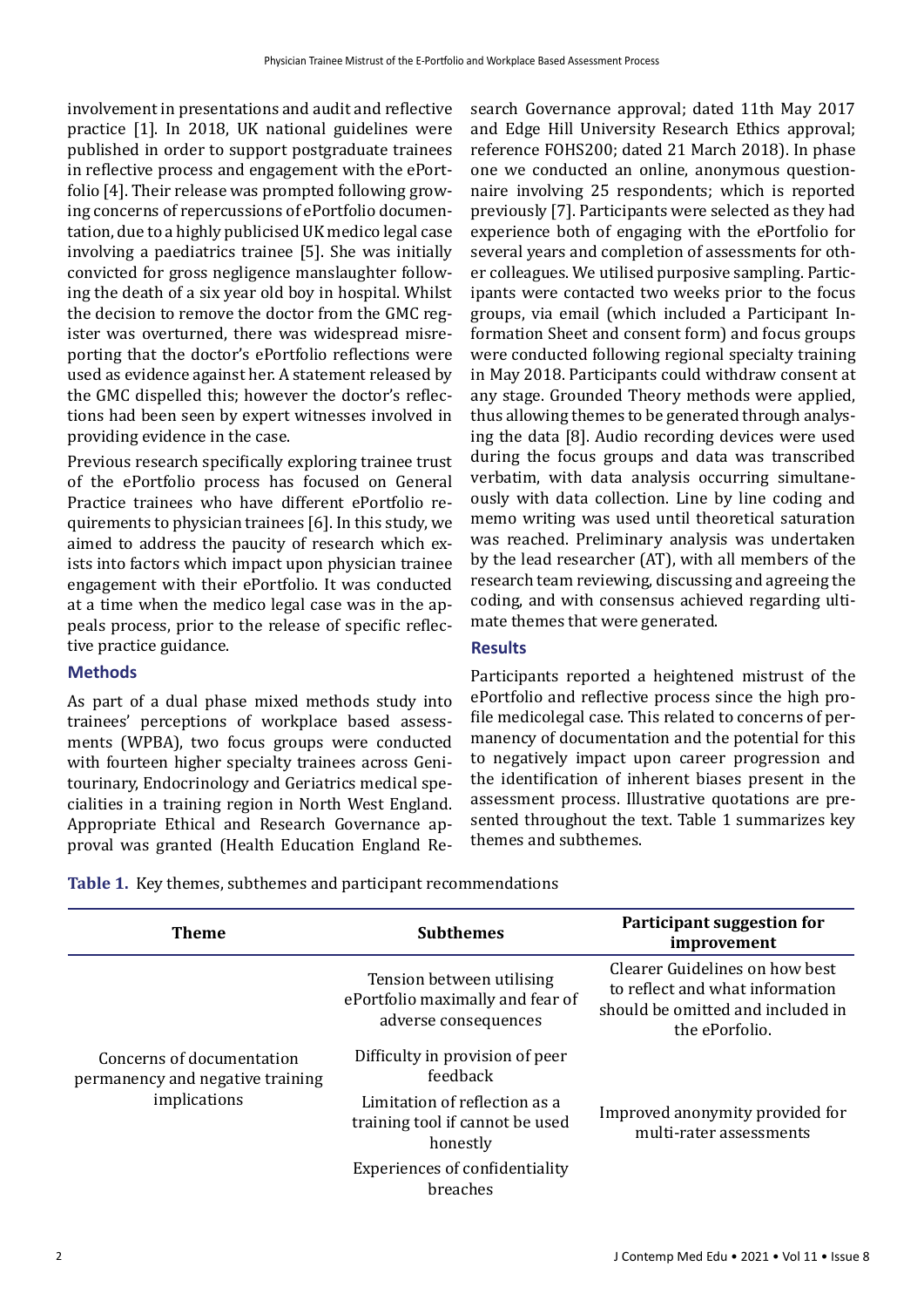| Inherent biases identified as<br>existing in the ePortfolio | Unspoken expectation to 'comply'                                                                         | Improved transparency within<br>organisations                                            |
|-------------------------------------------------------------|----------------------------------------------------------------------------------------------------------|------------------------------------------------------------------------------------------|
|                                                             | Potential to manipulate<br>assessment outcomes                                                           |                                                                                          |
|                                                             | Current assessment process<br>limited by its use in local<br>environment; lack of unbiased<br>assessment | Onus placed on Educational<br>Supervisors to monitor trainee<br>progress more frequently |
|                                                             |                                                                                                          |                                                                                          |

## **Theme 1: Concerns of documentation permanency and negative training implications**

Participants reported a concern of the permanency of the recording of knowledge gaps in the ePortfolio and the perceived potential negative repercussions of recording suboptimal performance. Concerns were expressed that training issues would not be actioned upon until the end of the training year, which may impact upon progression.

*'I have concerns about the action taken following less than satisfactory SLEs\*…. I think it's that continual review that's needed, somehow, so it doesn't get to the end of the year and then "by the way I'm going to have to say you're not a good enough trainee".'*

# \* SLE=Supervised Learning Events

There was an identified tension between utilising reflective practice to learn from mistakes and a concern that this may be detrimental to career progression. Several participants reported having experienced issues because of reflection recorded on their ePortfolio.

*'So, a personal example was a complaint. I reflected on it on my ePortfoio straightaway; what I'd written was a direct description of events and then my thoughts on it. And what I got told in the ARCP\* was, "has reflected but very defensive." And the criteria for me moving on from the ARCP were to reflect again and not make it defensive.'*

\* ARCP=Annual Review of Competency Progression.

A general mistrust of the anonymity offered by seemingly anonymous multi rater assessments was reported. Several participants had experienced a breakdown of anonymity when completing assessments for colleagues, leading to fractured working relationships. Often trainees were expected to complete multi rater assessments for senior colleagues who may influence future career opportunities, thus creating a challenge for the individual in providing objective feedback.

*'You shouldn't put anything in a form that you wouldn't be prepared to say to someone's face… so how do you create that environment to feed back that is safe and supported?'*

*'With seniors, if you're looking for jobs in the future and things, you just don't want to be critical and some people are open to criticism better than others.'*

Participants felt that biases may be introduced to assessment outcomes depending on the quality of working relationships they have with their Educational Supervisors. The multi assessor nature of the ePortfolio was cited as offering some protection if there were poor Trainee Supervisor relations.

*'It encourages an Educational Supervisor to be more unbiased if there are these other things recorded. Because if they suddenly write a really bad report then it's, "hold on a minute, what's going on here? There's something a bit weird." Whereas, if they know it's just them, actually they can write anything they like.'*

The recent widely reported UK medico legal case was felt to have heightened participant mistrust of ePortfolio and honest reflection.

*'I mean, I'm referring to the doctor involved in the medicolegal case yes so they say… "Don't mention anything." Because the thing which put her in trouble was her portfolio and her reflection on that event which her Supervisor forced her to do…'*

The case was cited as being a reason for participants to change their own reflective practice to avoid negative training implications. Tension existed between ensuring the ePortfolio contained sufficient information to allow progression of training yet did not include potentially incriminating information.

*'It's really tricky. It becomes a political exercise basically, reflecting, because you've got to avoid incriminating yourself, because of that case…I've actually stopped doing it.'*

Whilst the majority of participants reported being more cautious with their reflective practice documentation, a proportion felt its use should not be hampered by a self-editing process, rather should be used to develop self-reflective practice. It is apparent from the focus groups that participants seemed to have varying understanding of the purpose of the ePortfolio.

*'Your reflection is your reflection that is my thoughts, if you want to think differently it's in the Educational*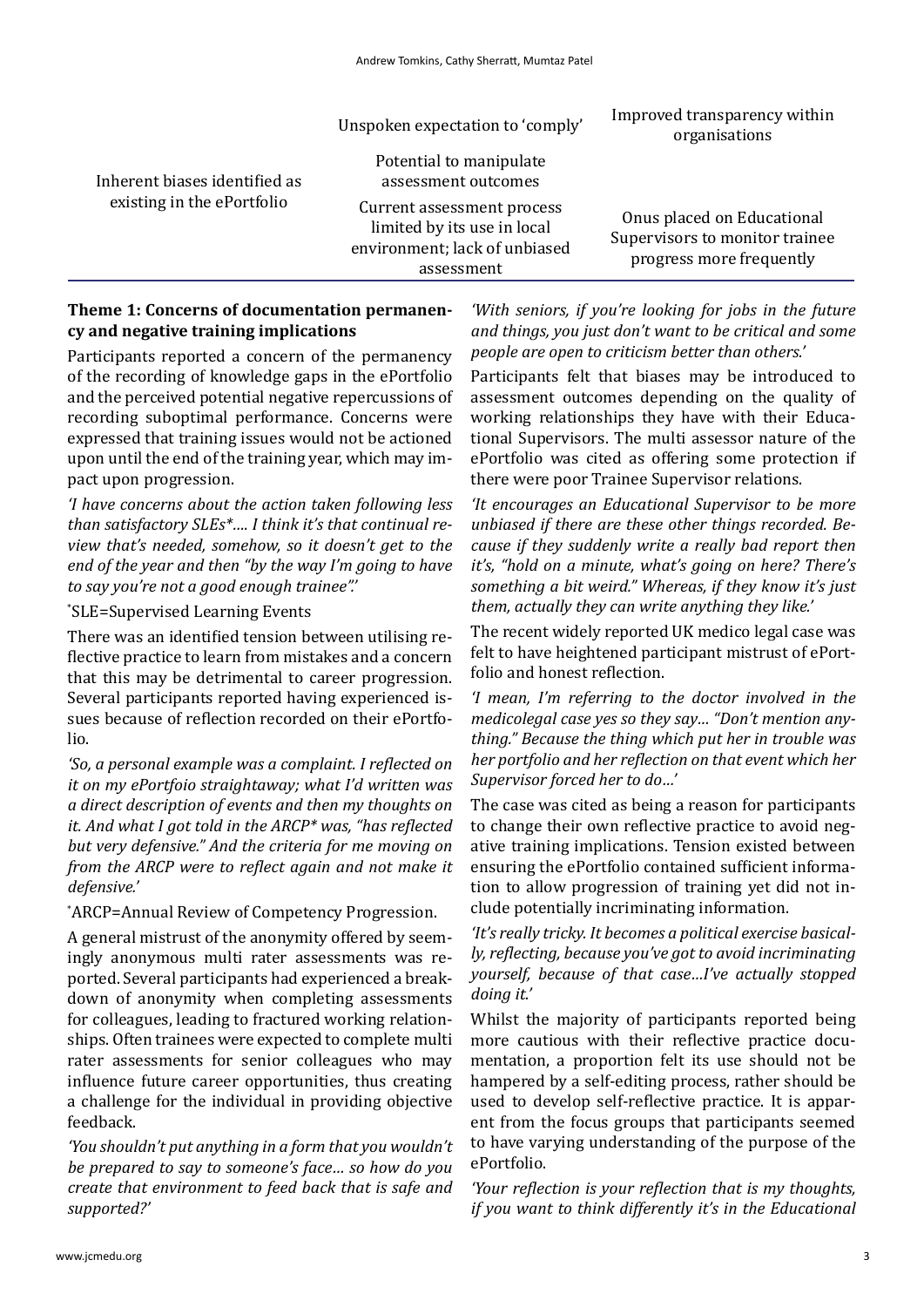## *Supervisor Report or some other Consultant Report but those are my reflections.'*

## **Theme 2: Inherent biases of ePortfolio**

Participants reported perceived inherent biases existing within the ePortfolio. It was felt to play a role in disabling individuals to raise safety concerns within their organizations for fear of negative repercussions on their own progression.

*'The portfolio suppresses all the weaknesses in that Trust\* or area, you can't be criticizing anything, you're not allowed.'*

\*A hospital Trust is a hospitals organization which provides secondary healthcare services within the English National Health Service.

Several participants expressed that raising concerns relating to organizational issues may lead to negative training outcomes and may hinder their own career progression.

*'If it turns out that you have to raise some really serious issues when you're in a hospital, then you are not going to get a good report. And it might be that actually potentially you're a very good doctor, but you have nothing else to fall back on.'*

This led to some individuals feeling complicit in organizational issues in order to safeguard their own career.

*'So the only way to do it is to comply and when you have these scandals, I know it's a very political thing, but this is the system that keeps that going. That's the problem, because everybody is intelligent, they know how to stay alive and that's unfortunately the way to do it.'*

Additionally, participants reported witnessing colleagues manipulate ePortfolio outcomes by preferential selection of lenient assessors who are likely to provide positive feedback on performance.

*' I think there's a bias with the portfolio because you are going to send your assessments to people who you know will fill it in well for you, so are you making the portfolio look at the positive side of you?'*

Participants identified that they may be at a disadvantage by using their own ePortfolio objectively, rather than preferentially selecting assessors as per the reported cultural 'norm'.

*'Statistically it's scientifically disadvantaging yourself, because basically everyone's sending MSF\* to the people they thought would give them good feedback'*

## MSF=Multi Source Feedback

Participants reported flaws in the current assessment process due to the possible challenges in assessors lacking objectivity, particularly if working in an environment where concerns have been raised by the

#### trainee.

*'Unless you can take the assessment system out of the local place, in my opinion, it's much fairer, and more unbiased. The person concerning who's assessing you has never met you; if you can do it like that…that's where I see the inherent problem is with work place based assessments.'*

## **Participant suggestion for improvement**

Participants had the opportunity to suggest improvements of the existing ePortfolio and reflective process. Proposed suggestions included ensuring clarity on how best to reflect upon clinical incidents or training deficiencies in the ePortfolio. Participants felt that earlier identification of training difficulties would be beneficial, rather than at the end of a training year, which would allow timely provision of support and may negate training issues. Participants felt that a greater onus being placed on trainees' supervisors to monitor engagement with the ePortfolio and progression would be beneficial. Additionally, participants felt that improvements in transparency within hospital organizations would lead to enhanced trust in the ePortfolio process. Finally, participants felt that an enhancement of the confidentiality of seemingly anonymous, multi rater assessments would enhance confidence in their use.

## **Discussion**

This study highlights several issues which may impact upon physician trainee engagement with their ePortfolio. Mistrust is mainly driven by concerns of negative training repercussions. The identified fragility of trainees' relationships with their ePortfolio may threaten the educational and professional development it aims to support [9].

Transferability of findings may be limited by geographical and specialty factors. Our research was conducted in one geographical region in the UK; there may therefore be differences in the level of training and clarity of expectation communicated across other training regions. Our research focused on physician trainees; there may be different requirements for non-physician specialties. Additionally, we acknowledge the small sample size which may not be representative of the wider trainee opinions.

Previous research into factors relating to physician trainees identified several advantages to utilising a reflective ePortfolio, providing it is correctly implemented [10]. However, possibly due to the timing of when our study took place which coincided with the high profile legal case, the focus group focused substantially on negative aspects that caused them concern.